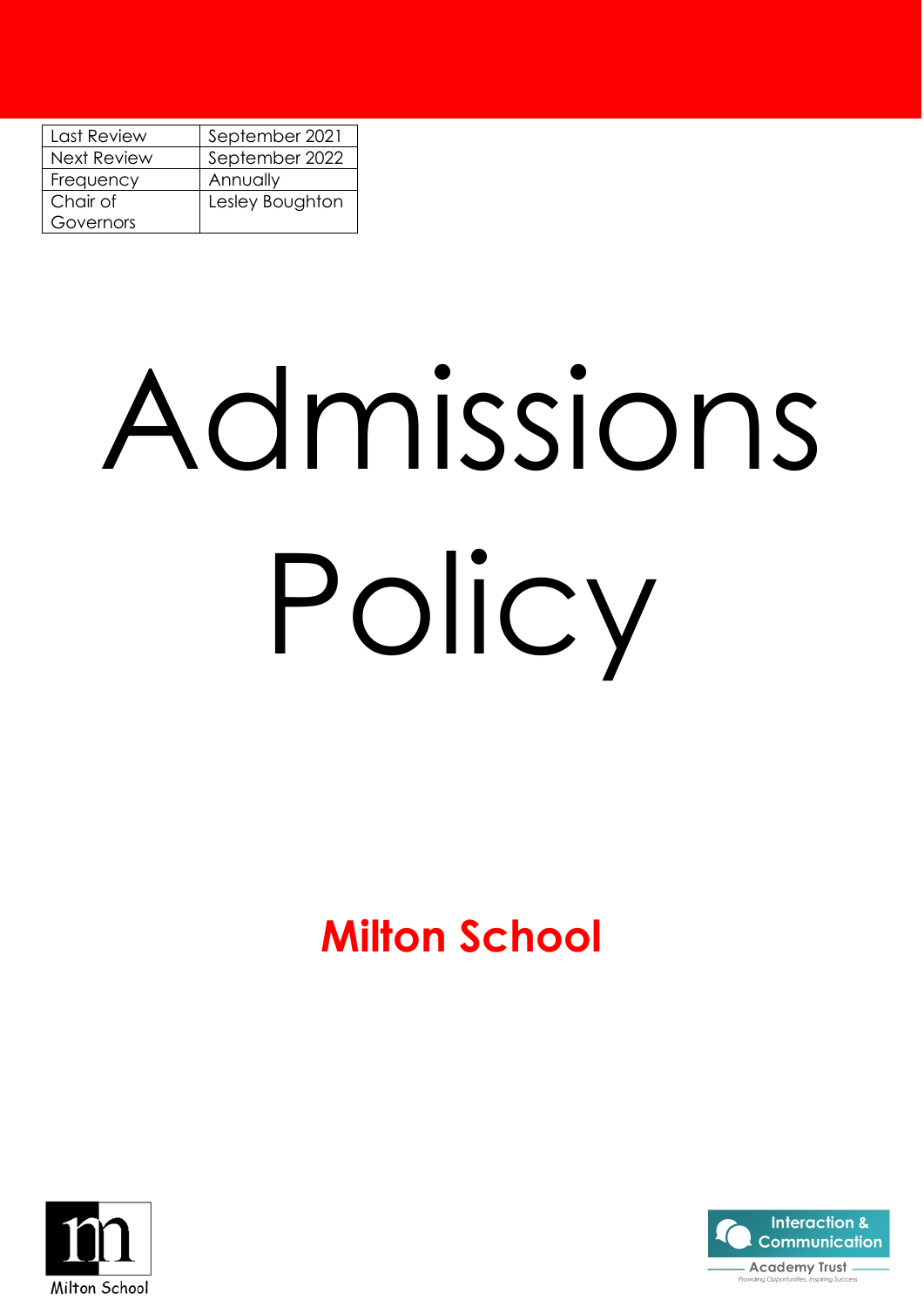#### **Milton School**

Milton School is designated as a school for pupils with moderate learning difficulties and ASD. The school currently has agreed 145 planned places and will admit a pupil where the school is named on the pupils' Education Health and Care Plan (EHCP). The age range of the pupils is currently 4 – 16 years, with places in each year group available as follows: **Please note the number of places below is the allocated number of pupils in a year group not what the school currently has available.**

| <b>Pupil Date of</b><br><b>Birth</b> | <b>Age Ranges</b> | <b>Year Group</b> | <b>Key Stage</b>    | <b>Places</b> |
|--------------------------------------|-------------------|-------------------|---------------------|---------------|
| September<br>2016-August<br>2017     | $4 - 5$           | Reception         | Foundation<br>Stage | 8             |
| September<br>2015-August<br>2016     | $5 - 6$           | Year 1            | KS1                 | 12            |
| September<br>2014-August<br>2015     | $6 - 7$           | Year <sub>2</sub> | KS1                 | 12            |
| September<br>2013-August<br>2014     | $7 - 8$           | Year <sub>3</sub> | KS <sub>2</sub>     | 12            |
| September<br>2012-August<br>2013     | $8-9$             | Year 4            | KS <sub>2</sub>     | 12            |
| September<br>2011-August<br>2012     | $9 - 10$          | Year 5            | KS <sub>2</sub>     | 12            |
| September<br>2010-August<br>2011     | $10 - 11$         | Year 6            | KS <sub>2</sub>     | 12            |
| September<br>2009-August<br>2010     | $11 - 12$         | Year <sub>7</sub> | KS3                 | 13            |
| September<br>2008-August<br>2009     | $12 - 13$         | Year <sub>8</sub> | KS3                 | 13            |
| September<br>2007-August<br>2008     | $13 - 14$         | Year 9            | KS3                 | 13            |
| September<br>2006-August<br>2007     | $14-15$           | Year 10           | KS4                 | 13            |
| September<br>2005-August<br>2006     | $15 - 16$         | Year 11           | KS4                 | 13            |

**Dates correct for year 21/22**



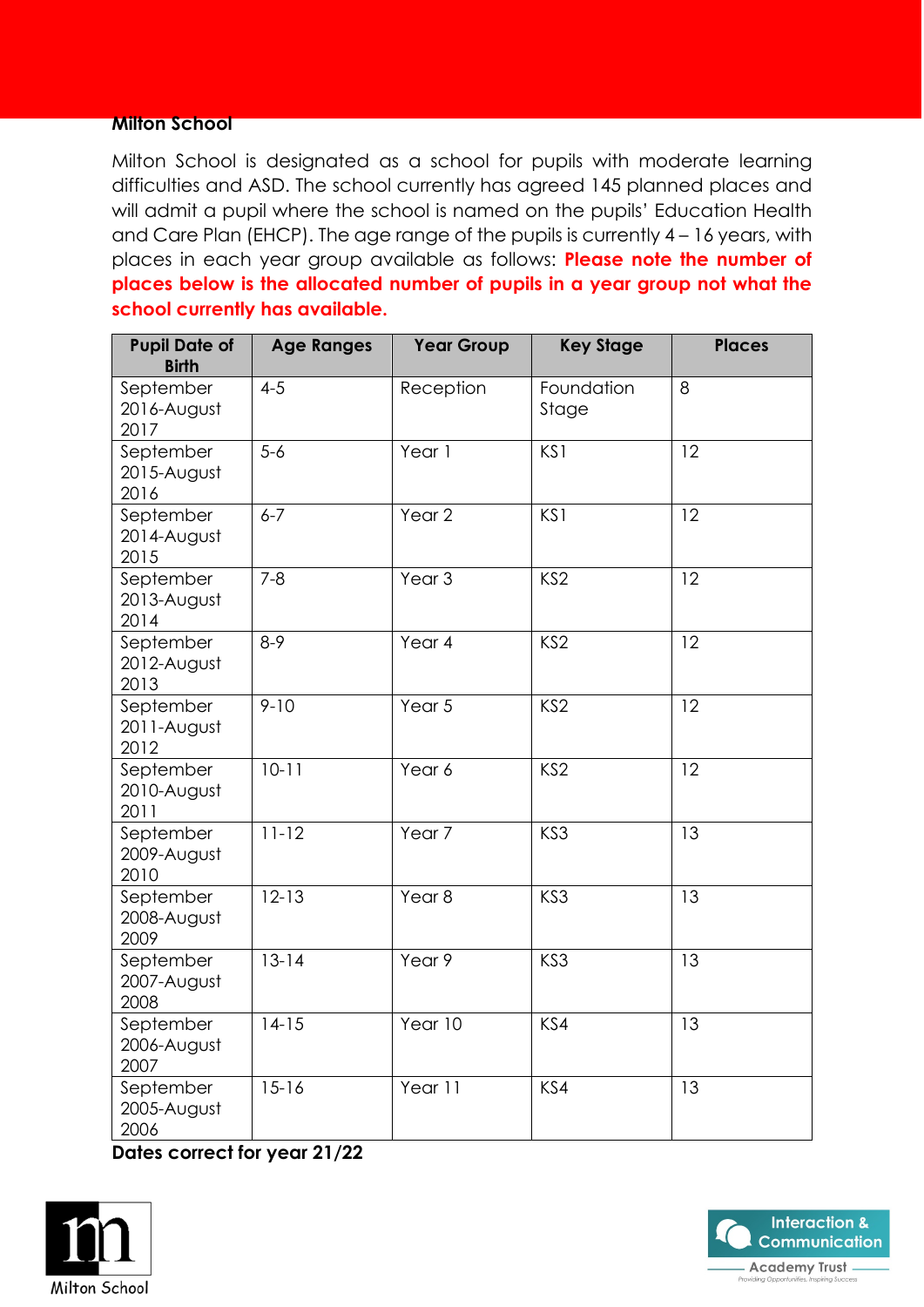Prior to naming the school in the EHCP, the Local Authority will have fully consulted with the school in line with its statutory obligations. The school will provide the Local Authority with the school profile, outlining the needs for pupils they are best positioned to meet and details about the organisation of the school and curriculum offered.

Milton School aims to move to increasingly flexible arrangements where pupils can move between different provisions, as their needs or circumstances change or where provision can be enhanced to meet need in a mainstream setting. Milton School seeks to promote co-operative and innovative partnerships with mainstream schools and support may be offered via joint ventures and flexible placements that meet the needs of the individual.

# **Admission Procedures**

Places will usually be taken up at the start of the year, though by agreement with the Head of Schooll, places can be accessed at any time of the year. Admissions are generally only agreed if an EHCP has been completed and the needs of the child have been clearly defined in line with school's designation.

In exceptional circumstances, and in line with the Special Education Needs Code of Practice (2015), the school may consider assessment placements in order to support a Statutory Assessment.

# **Consideration will always need to be given to the numbers in – and profile of each year group.**

# **Referral**

Parents/Carers who wish to consider a place at the school for their child should contact their Local Authority SEND Assessment Team for guidance on relevant procedures.

All EHC plans should incorporate clear and accurate description of needs together with identified costs and appropriate funding to meet those needs. However, when this does not occur the school will negotiate, with the commissioning Local Authority, the appropriate level of top up funding for the placement to be viable and sustainable. A formal review of the EHCP will be requested if needed.



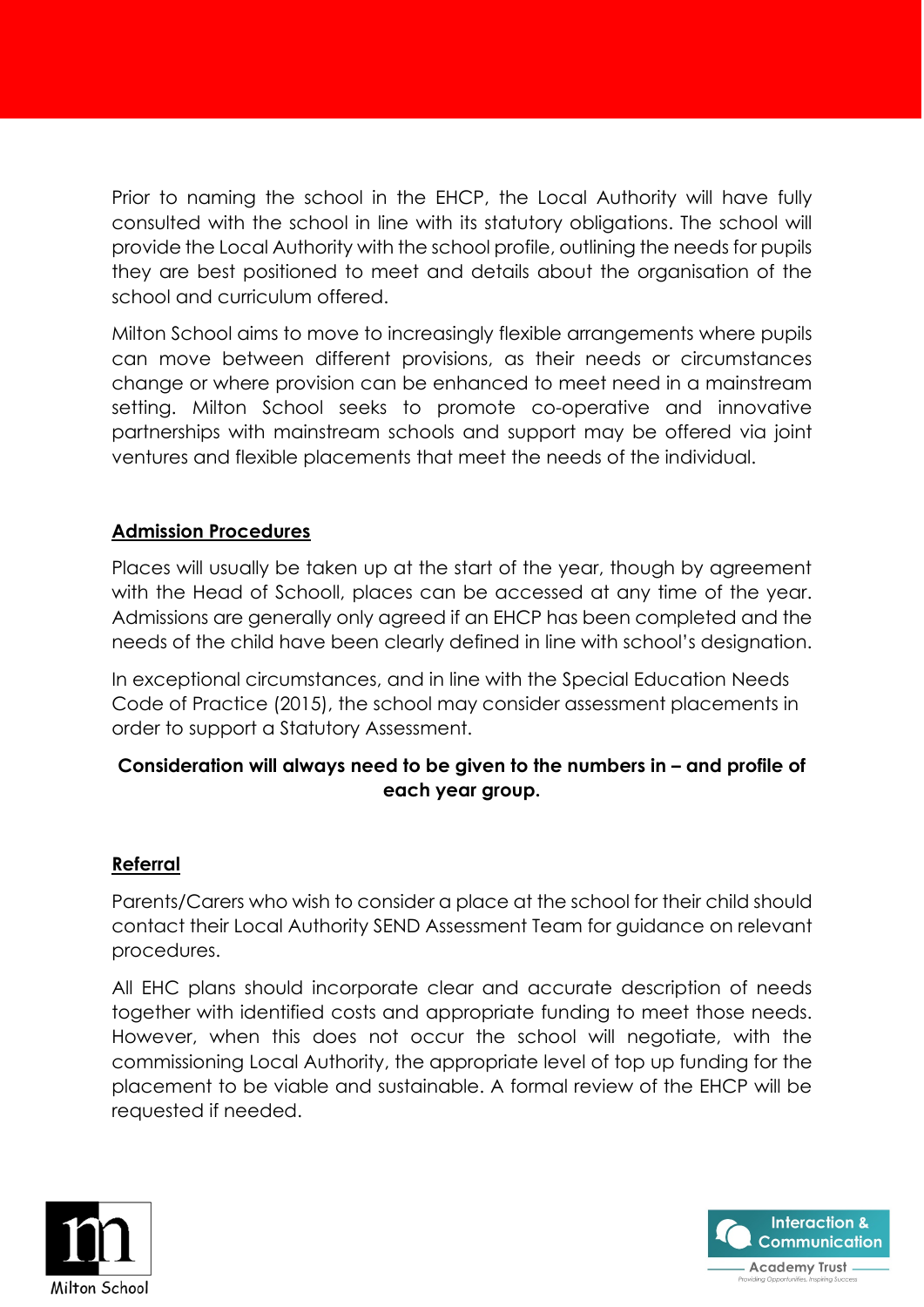#### **Admission eligibility criteria**

- The school is suitable for the child's age, ability, aptitude, disability and assessed special educational needs
	- The child has an EHCP of moderate needs and/or ASD.

• Parents and/or the child have expressed a preference for the school or in cases of dispute, the local authority has agreed with the school to name it in the EHCP

• The child's placement in the school is not incompatible with the efficient education of others, or the efficient use of resources

• The placement is funded in line with the assessed needs of the child's educational, behavioural (including any additional supervisory requirements), medical and care needs and is relative to the cost to the school for delivering a support package which enables at least good provision to be in place

• The appropriateness of the resource required for children with extremely challenging behaviour has been considered alongside the needs of the existing year group and within the overall context for the school

# **Criteria/priorities when places are limited**

- The placement allows for efficient use of school resources
- Severity of need for a placement in a moderate needs and ASD setting
- An EHCP is in place which fully assesses the child and quantifies required provision

## **Procedure**

- Parents, SEND assessment teams or Educational Psychologists from Local Authorities, Heads/Teachers from other schools, or Alternative Provision/Resource Heads may contact the school directly to arrange a visit; however, it is Local Authorities who assess needs and commission places at the school, therefore
- Parents wishing their child to be considered for a place are advised to contact their Local Authority SEND service;
- The commissioning Local Authority will consult with Milton School regarding each pupil they consider potentially suitable to request a place for;
- Milton School will consider the suitability of the school's provision in addressing the needs of the child and also give consideration to the needs of existing pupils/students on roll;